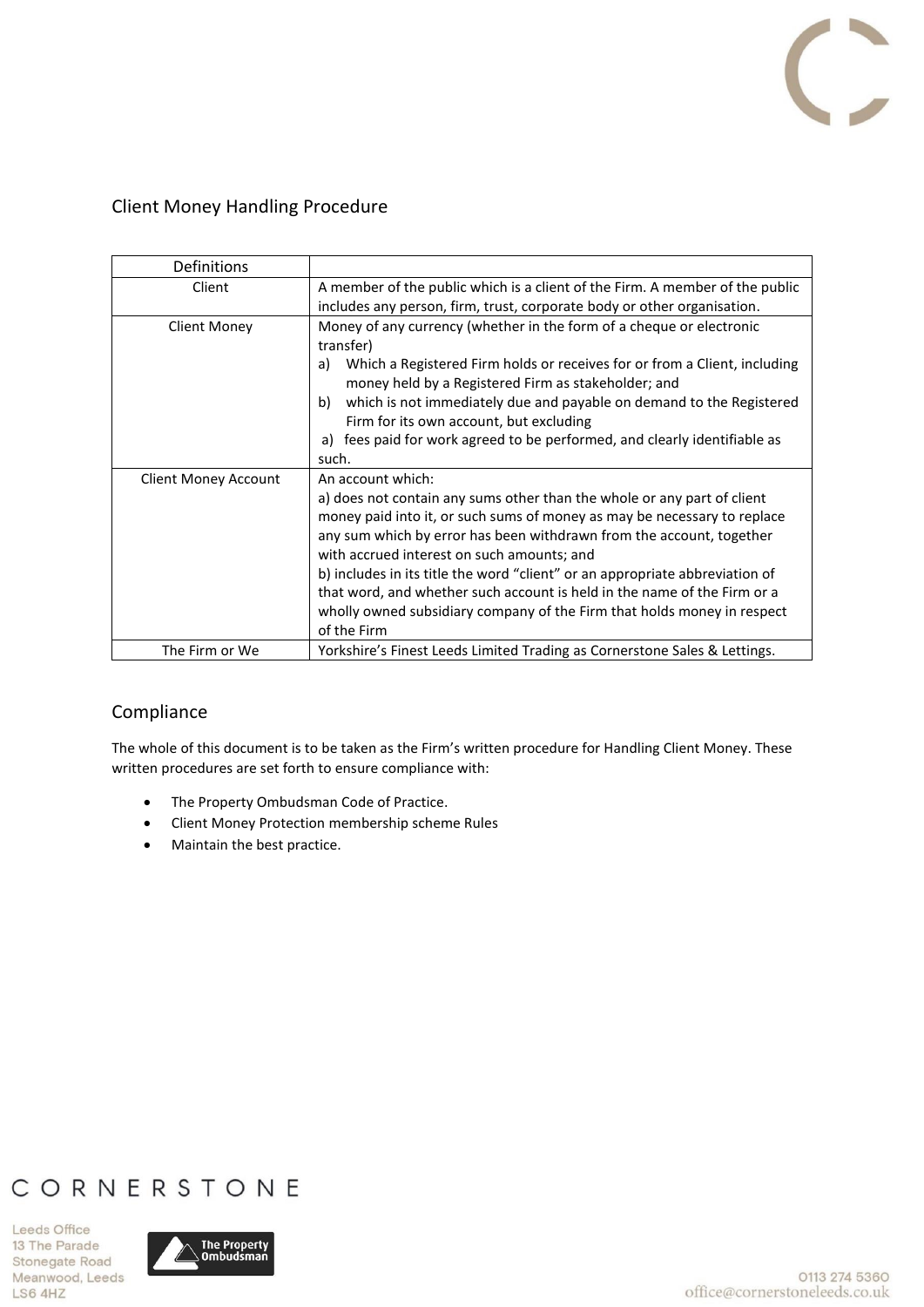

### Handling of Client Money – Written Procedures

- 1. All Client Money is held in our Professional Firms Client Money Account;
- 2. We ensure that our Client Money Account is designated as such it is easily distinguished from other accounts;
- 3. We have confirmed in writing with the bank holding the Client Money Account that the bank acknowledges that monies in the Client Money Account must not be combined with, or transferred to, any other account maintained by the Firm, and the bank shall not be entitled to exercise any right of set off or counterclaim against the money in that Client Money Account in respect of any sum owed to it in respect of any other account of the firm;
- 4. We keep records and accounts which show all dealings with Client Money and can demonstrate that all Client Money held by the Firm is held in our Client Money Account;
- 5. We publish our procedures for handling Client Money on our website;
- 6. We provide a copy of our procedures for handling Client Money to any person who may reasonably require a copy, free of charge;
- 6. We keep records of accounts that show all dealings with Client Money;
- 7. We repay any Client Money without delay if there is no longer any requirement to retain that money or the relevant client requests it; and
- 8. We hold and maintain Professional Indemnity insurance cover that is appropriate for the Firm's size, income, type of work and the amount of Client Money held.

In the event that we receive surplus client money in a client account, we follow best practice and enact the following procedures:

- 1. Ensure that all efforts are made to trace the clients or owners of the money;
- 2. Hold surplus money for at least six years.

If, after six years, the client or owner of the money has not been found and no true claimant to the money has come forward it will be retained by the firm.

## CORNERSTONE

Leeds Office 13 The Parade Stonegate Road Meanwood, Leeds LS6 4HZ